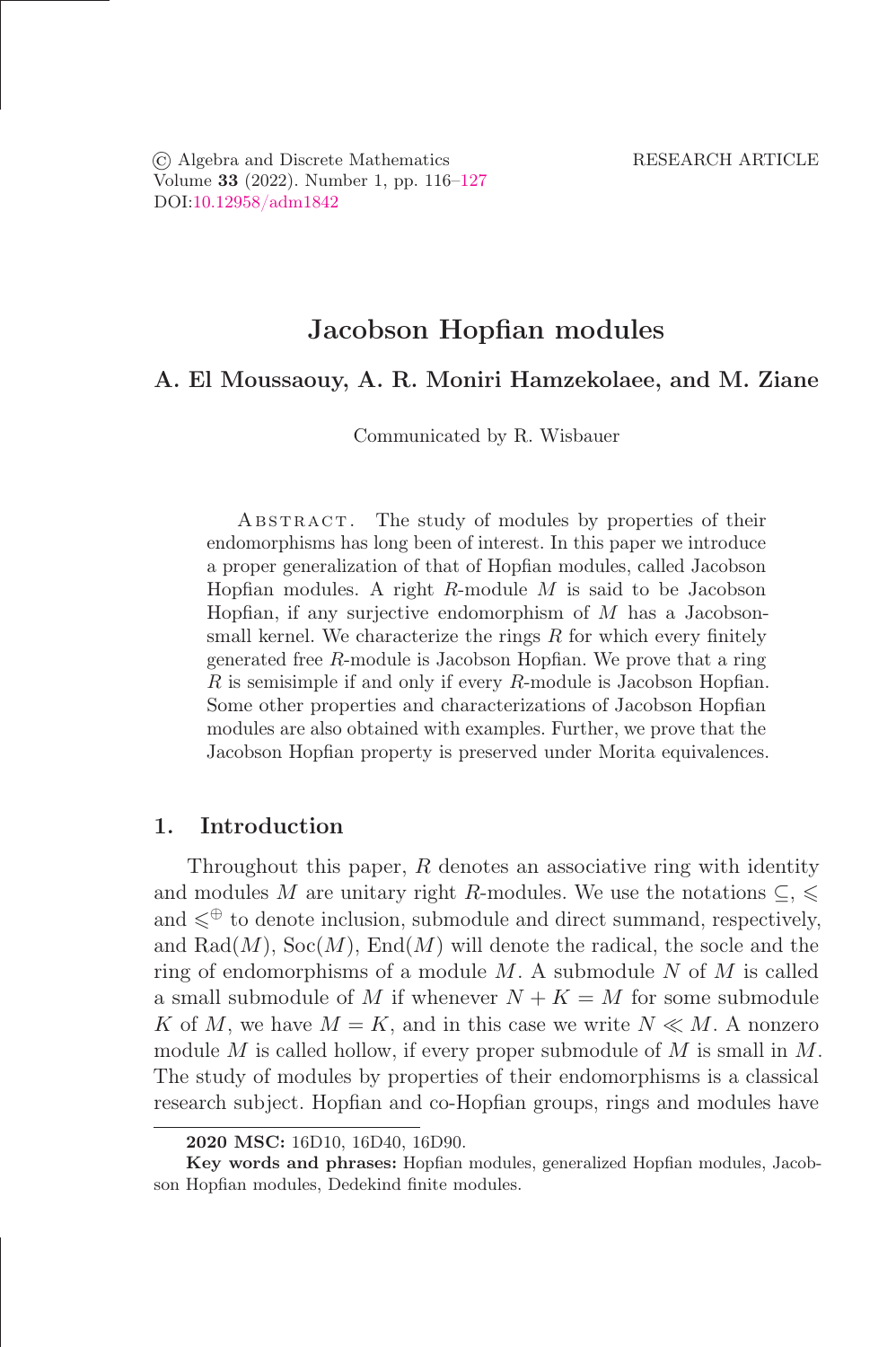been studied by many authors since 1963 ([3], [4], [7], [8], [9], [11]). Recall that a module M is called co-Hopfian (resp. Hopfian) if any injective (resp. surjective) endomorphism of M is an isomorphism. Note that any Artinian module is co-Hopfian, and any Noetherian module is Hopfian, but the converse is not true in general. The additive group Q of rational numbers is a non-Noetherian non-Artinian Z-module, which is Hopfian and co-Hopőan. In [7], a proper generalization of Hopőan modules, called generalized Hopfian modules, was given. A right  $R$ -module  $M$  is called generalized Hopfian, if any surjective endomorphism of  $M$  has a small kernel. Recall that the module M is called Dedekind finite if  $fg = 1$  implies  $gf = 1$  for each  $f, g \in End(M)$ . Consequently, M is Dedekind finite if and only if  $M$  is not isomorphic to any proper direct summand of itself. In [7, Corollary 1.4], it is shown that the concepts of Dedekind finite modules, Hopfian modules and generalized Hopfian modules equivalent for every (quasi-)projective module. The socle of  $M$  is defined as the sum of all its simple submodules and can be shown to coincide with the intersection of all the essential submodules of  $M$ . It is a fully invariant submodule of  $M$ . Note that M is semisimple precisely when  $M = \text{Soc}(M)$  (see [1]). The radical of an R-module M defined as a dual of the socle of  $M$ , is the intersection of all maximal submodules of M, taking  $Rad(M) = M$  when M has no maximal submodules. A submodule  $K$  of  $M$  is said to be Jacobson-small in M  $(K \ll J M)$ , in case  $M = K + L$  with  $\text{Rad}(M/L) = M/L$ , implies  $M = L$  (see [10]). It is clear that if A is a small submodule of M, then A is a Jacobson-small submodule of M, but the converse is not true in general. By [10], if  $Rad(M) = M$  and  $K \leq M$ , then K is small in M if and only if  $K$  is Jacobson-small in  $M$ .

In [5], Ebrahimi, Khoramdel and Dolati introduced and studied the concept of  $\delta$ -Hopfian modules. A right R-module M is called  $\delta$ -Hopfian if any surjective endomorphism of M has a  $\delta$ -small kernel. In [5, Theorem 3], it is shown that a ring R is semisimple if and only if every R-module is  $\delta$ -Hopfian. In [6], El Moussaouy and Ziane introduced and studied the concept of  $\mu$ -Hopfian modules. A right R-module M is called  $\mu$ -Hopfian if any surjective endomorphism of M has a  $\mu$ -small kernel. In [6, Theorem 2.10], it is shown that a ring  $R$  is semisimple if and only if every  $R$ -module is  $\mu$ -Hopfian.

Motivated by the above-mentioned works, we are interested in introducing a new generalization of Hopfian modules namely Jacobson Hopfian modules. We call a module Jacobson Hopfian if any its surjective endomorphism has a Jacobson-small kernel. In Theorem [5](#page-6-0) we prove that a ring  $R$  is semisimple if and only if every  $R$ -module is Jacobson Hopfian. Then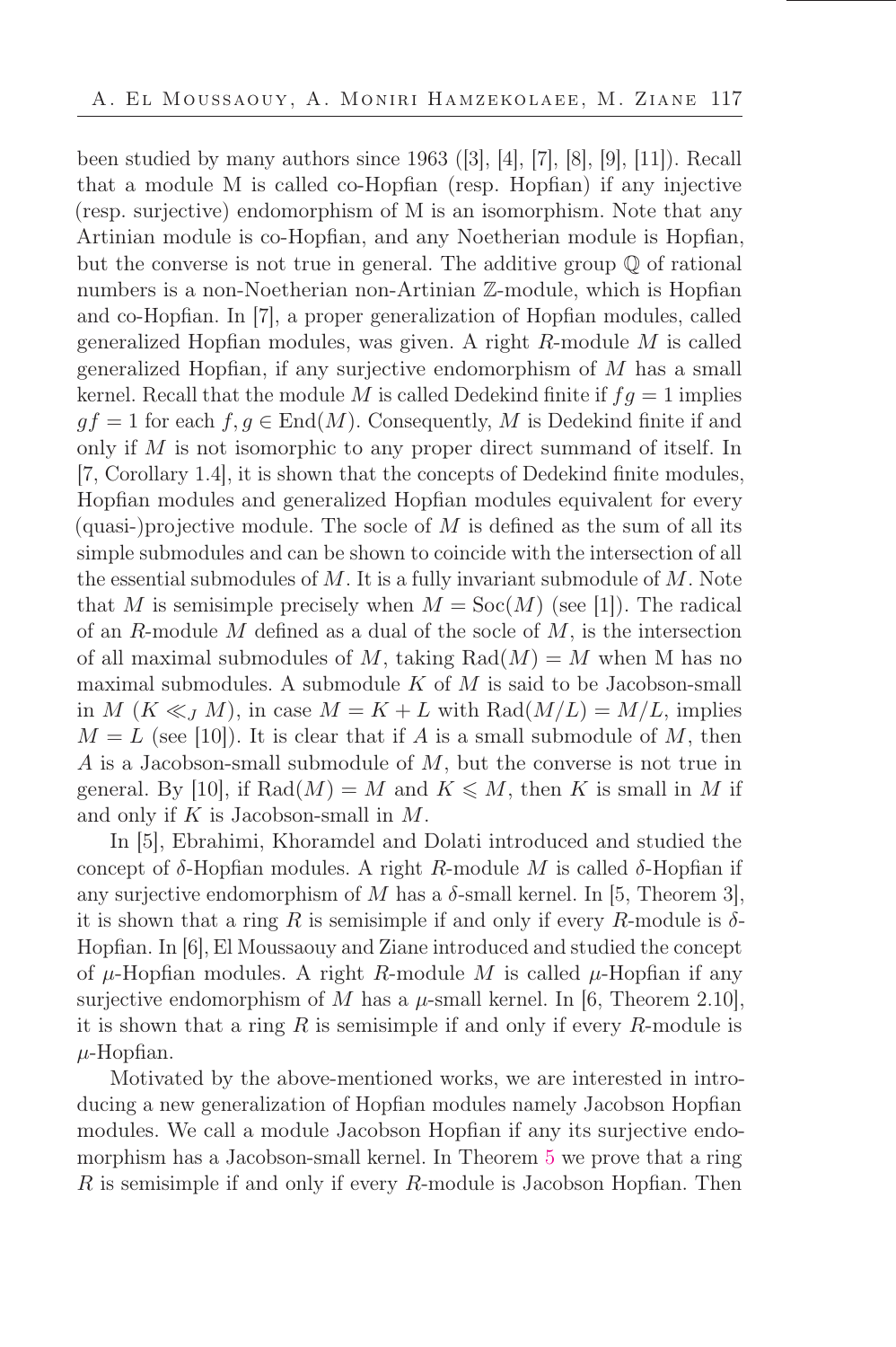for a semisimple ring, the properties  $\delta$ -Hopfian,  $\mu$ -Hopfian and Jacobson Hopfian are all equivalent.

The notion of Jacobson Hopfian modules form a proper generalization of that of Hopőan modules (Example [1\)](#page-4-0), and in particular Noetherian modules. It is clear that every generalized Hopfian module is Jacobson Hopőan. Example [2](#page-6-1) shows that the converse is not true, in general. Also, it shows that a Jacobson Hopfian module need not be Dedekind finite.

We discuss the following questions:

1) When does a module have the property that every of its surjective endomorphisms has a Jacobson-small kernel?

2) How can Jacobson Hopfian modules be used to characterize the base ring itself?

We present some equivalent properties of these modules (Theorem [1\)](#page-3-0), and provide a characterization of semisimple rings in terms of Jacobson Hopfian modules by proving that a ring  $R$  is semisimple if and only if every  $R$ -module is Jacobson Hopfian (Theorem [5\)](#page-6-0). Also we prove that the Jacobson Hopőan property is Morita invariant (Theorem [3\)](#page-5-0).

In [7], Ghorbani and Haghany proved that if ACC holds on nonsmall submodules of  $M$ , then  $M$  is generalized Hopfian. In [6], El Moussaouy and Ziane proved that if ACC holds on non  $\mu$ -small submodules of M, then M is  $\mu$ -Hopfian. Also we know that Noetherian modules are Hopfian modules. Thus it is natural to show that if ACC or DCC holds on non Jacobsonsmall submodules of  $M$ , then  $M$  is Jacobson Hopfian (Proposition [2](#page-7-0) and Proposition [3\)](#page-7-1).

Finally, we characterize the rings  $R$  for which every finitely generated free R-module is Jacobson Hopőan. We prove that every őnitely generated free  $R$ -module is Jacobson Hopfian if and only if every finitely generated projective R-module is Jacobson Hopfian if and only if  $M_n(R)$  is Jacobson Hopfian as an  $M_n(R)$ -module for each  $n \geq 1$  (Corollary [3\)](#page-10-0).

We list some properties of Jacobson-small submodules that will be used in the paper.

<span id="page-2-0"></span>Lemma 1. *[10]. Let* M *be an* R*-module.*

- (1) Let  $A \leq B \leq M$ . Then  $B \ll_J M$  if and only if  $A \ll_J M$  and  $B/A \ll_J M/A$ .
- (2) Let A, B be submodules of M, then  $A + B \ll J$  M if and only if  $A \ll_J M$  and  $B \ll_J M$ .
- (3) Let  $A_1, A_2, ..., A_n$  are submodules of M. Then  $A_i \ll J M$ ,  $\forall i =$ 1, ..., *n* if and only if  $\sum_{i=1}^{n} A_i \ll_J M$ .
- (4) Let  $A, B$  be submodules of  $M$  with  $A \leq B$ , if  $A \leq J$ ,  $B$ , then  $A \leq J$   $M$ .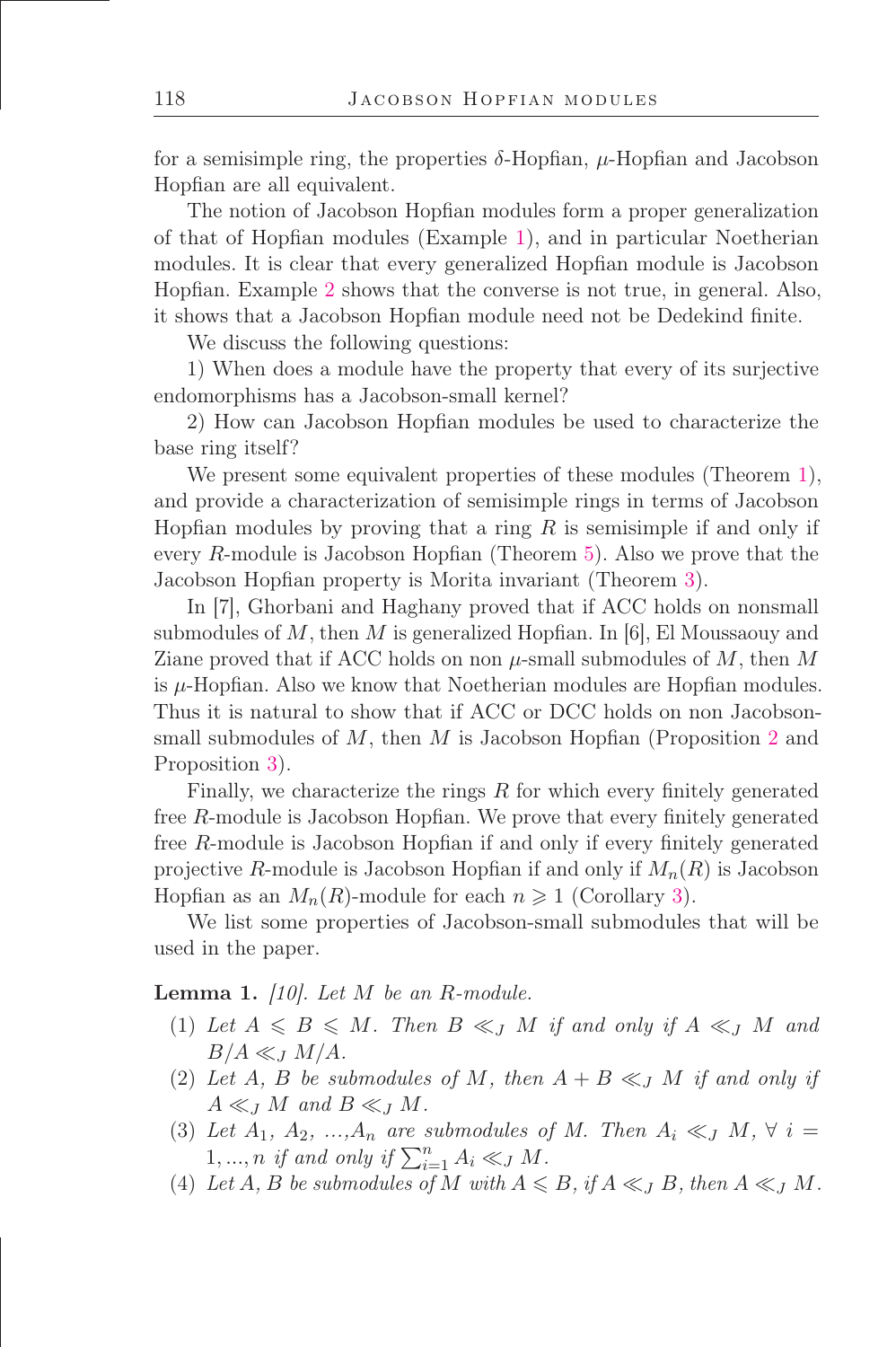- (5) Let  $f : M \to N$  be a homomorphism such that  $A \ll_J M$ , then  $f(A) \ll_J N$ .
- (6) Let  $M = M_1 \oplus M_2$  be an R-module and let  $A_1 \leqslant M_1$  and  $A_2 \leqslant M_2$ . *Then*  $A_1 \oplus A_2 \ll_J M_1 \oplus M_2$  *if and only if*  $A_1 \ll_J M_1$  *and*  $A_2 \ll_J M_2$ *.*

## 2. Jacobson Hopfian modules

Motivated by the concept of Hopőan modules and the notion of generalized Hopfian modules, we define a Jacobson Hopfian module as follows.

Deőnition 1. *Let* M *be an* R*-module. We say that* M *is Jacobson Hopőan (JH for short) if any surjective endomorphism of* M *has a Jacobson-small kernel.*

The next result gives several equivalent conditions for a Jacobson Hopfian module.

<span id="page-3-0"></span>Theorem 1. *Let* M *be an* R*-module. The following are equivalent:*

- (1) M *is JH.*
- (2) For any surjective endomorphism f of M, if  $K \ll J M$ , then  $f^{-1}(K) \ll_J M$ .
- (3) For any epimorphism  $f : M/K \to M$ , we have  $K \ll I M$ .
- (4) If  $M/K$  is nonzero and  $\text{Rad}(M/K) = M/K$  for some  $K \leq M$  and *if* f *is a surjective endomorphism of* M *then*  $f(K) \neq M$ .

*Proof.* (1)  $\Rightarrow$  (2) Assume that  $f : M \to M$  is a surjective endomorphism and  $K \ll_J M$ . Let  $f^{-1}(K) + N = M$  for some  $N \leq M$ , where  $\text{Rad}(M/N) = M/N$ . Hence  $K + f(N) = M$ . As  $\text{Rad}(M/N) = M/N$ and  $f(\text{Rad}(M/N)) \subseteq \text{Rad}(M/f(N))$ . Hence  $f(M/N) = M/f(N) \subseteq$  $\text{Rad}(M/f(N))$ . Then  $\text{Rad}(M/f(N)) = M/f(N)$ . Hence  $K + f(N) = M$ and  $K \ll_l M$ , giving  $f(N) = M$ . So  $N + Ker(f) = M$ . Since M is JH,  $Ker(f) \ll J M$ . Hence Rad $(M/N) = M/N$  implies that  $N = M$ . Thus  $f^{-1}(K) \ll_J M$ .

 $(2) \Rightarrow (3)$  Let  $f : M/K \to M$  be an epimorphism. It is clear that  $K \leqslant Ker(f\pi)$ , where  $\pi : M \to M/K$  is the canonical epimorphism. By (2),  $Ker(f\pi) = (f\pi)^{-1}(0) \ll_J M$ . Hence by Lemma [1,](#page-2-0)  $K \ll_J M$ .

 $(3) \Rightarrow (4)$  Let K be a proper submodule of M such that Rad $(M/K)$  =  $M/K$  and  $f: M \to M$  a surjective endomorphism with  $f(K) = M$ . Then  $M = Ker(f) + K$ , moreover  $g: M/Ker(f) \to M$  is an epimorphism, hence  $Ker(f) \ll J M$  by (3). Thus  $M = K$ , contradiction.

 $(4) \Rightarrow (1)$  Let  $f : M \rightarrow M$  be an epimorphism. If  $M = K + Ker(f)$ , with Rad $(M/K) = M/K$ , hence  $M = f(M) = f(K)$ . Then  $K = M$ by (4). Therefore  $Ker(f) \ll_{J} M$ .  $\Box$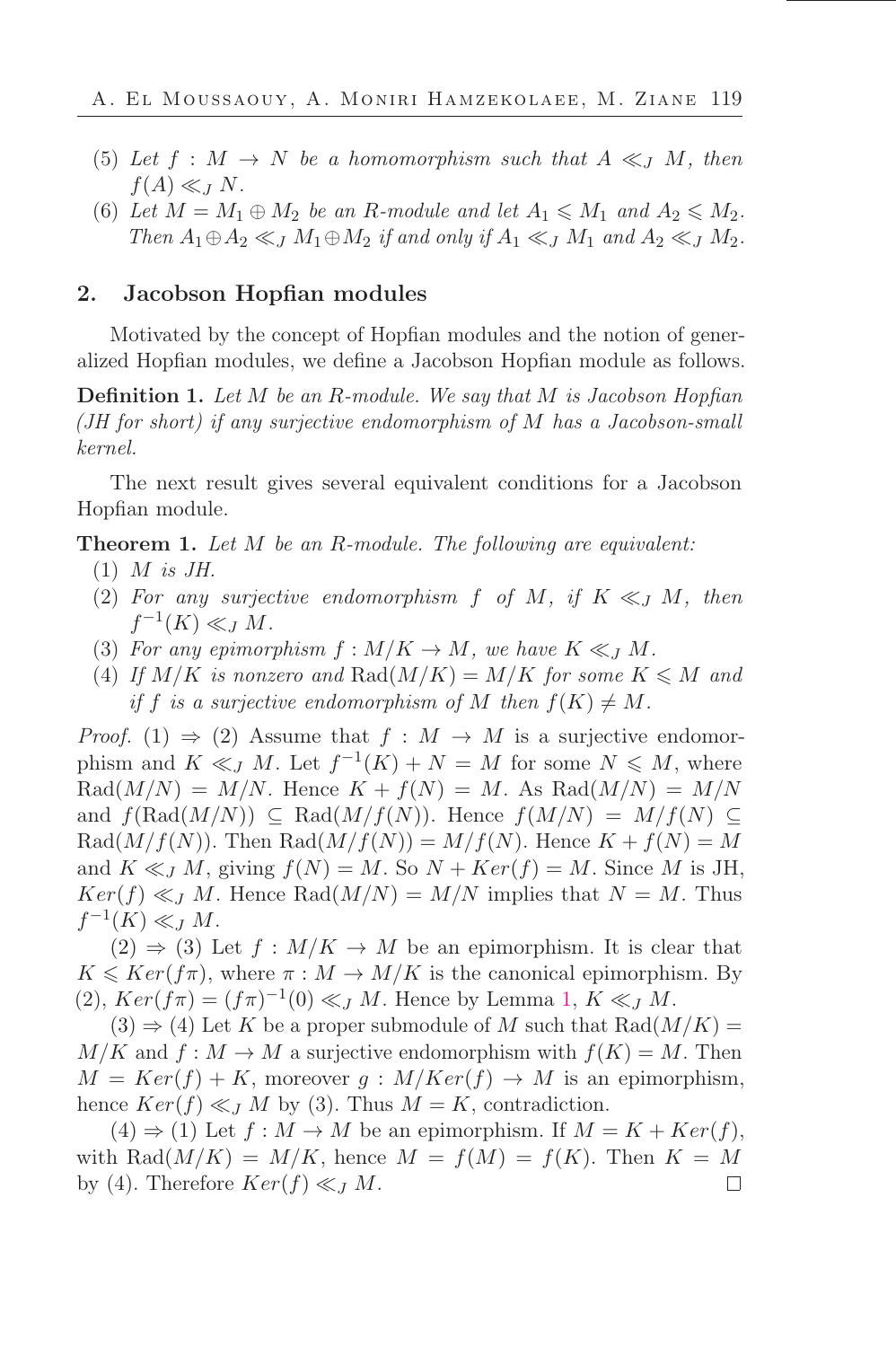**Corollary 1.** Let M be a JH module,  $h \in End(M)$  a surjective endomor*phism and*  $N \leq M$ *. Then*  $N \leq J$  *M if and only if*  $h(N) \leq J$  *M if and only if*  $h^{-1}(N) \ll_J M$ .

The following example shows that Hopfian modules form a proper subclass of Jacobson Hopfian modules.

<span id="page-4-0"></span>**Example 1.** Let  $M = \mathbb{Z}_{p^{\infty}}$ . As any submodule of M is Jacobson-small in  $M$ , it is clear  $M$  is JH while  $M$  is not Hopfian. Note that multiplication by p induces an  $\mathbb{Z}$ -epimorphism of M which is not an isomorphism.

**Remark 1.** According to the definitions, any hollow module is JH, but the converse is not true in general. Note that  $M = \mathbb{Z}_6$  is a semisimple  $\mathbb{Z}\text{-module which is not hollow. Since for any semisimple module }M$  we have  $\text{Rad}(M) = 0$ , so any proper submodule is Jacobson-small in M while M has non nonzero small submodule.

<span id="page-4-1"></span>**Lemma 2.** Let M be an R-module and  $K \leq M$ . The following are *equivalent.*

- $(1)$  K  $\ll_I M$ .
- (2) If  $X + K = M$ , then  $M = X \oplus L$  for a semisimple submodule L *of* M*.*

*Proof.* (1)  $\Rightarrow$  (2) Let  $L \leq M$  such that Rad( $M/L$ ) =  $M/L$ . Then by [10, Proposition (2.2)] Rad $(M/(X \oplus L)) = M/(X \oplus L)$ . Since  $X + L + K =$ M and  $K \ll_l M$ , hence  $X \oplus L = M$ . To prove that L is semisimple, let A be a submodule of L. Then  $X + A + K = M$ . Arguing as above with  $X + A$  replacing X, we have that  $X + A = X \oplus A$  is a direct summand of  $M$ , thus  $A$  is a direct summand of  $L$ , hence  $L$  is semisimple.

 $(2) \Rightarrow (1)$  Let  $N \leq M$  such that  $N + K = M$  and  $\text{Rad}(M/N) = M/N$ . By (2)  $M/N$  is semisimple, hence  $\text{Rad}(M/N) = 0$ . Therefore  $M/N = 0$ . Thus  $M = N$  and  $K \ll_l M$ .  $\Box$ 

<span id="page-4-2"></span>Theorem 2. *The following are equivalent for an* R*-module* M*:*

- (1) M *is JH.*
- (2) For any right module L, if there is an epimorphism  $M \to M \oplus L$ , *then* L *is semisimple.*

*Proof.* (1)  $\Rightarrow$  (2) Let  $f : M \rightarrow M \oplus L$  be an epimorphism, and  $\pi : M \oplus L \rightarrow$ M the natural projection. It is clear that  $Ker(\pi f) = f^{-1}(0 \oplus L)$ . Since M is JH,  $Ker(\pi f) \ll_J M$ . By Lemma [1,](#page-2-0)  $0 \oplus L = f[f^{-1}(0 \oplus L)] =$  $f(Ker(\pi f)) \ll_I M \oplus L$ . Therefore  $L \ll_I L$  by Lemma [1.](#page-2-0) So, by Lemma [2,](#page-4-1)  $L$  is semisimple.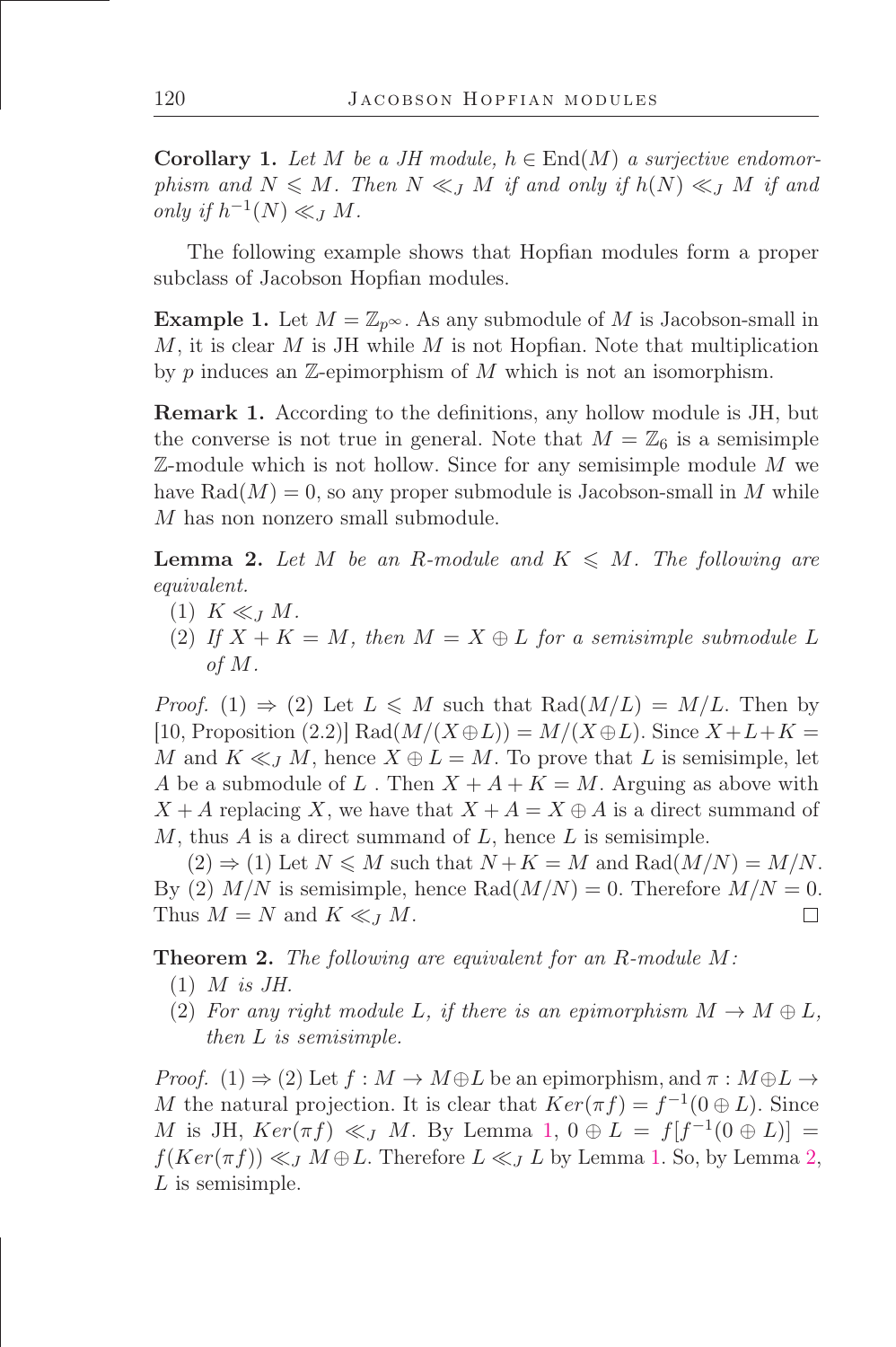$(2) \Rightarrow (1)$  Let  $f : M \rightarrow M$  be a surjective endomorphism and  $Ker(f)$  +  $T = M$  for some  $T \leq M$ , where Rad $(M/T) = M/T$ . Since

 $\frac{M}{Ker(f)\cap T} = \frac{Ker(f)}{Ker(f)\cap T} \oplus \frac{T}{Ker(f)\cap T} \cong \frac{M}{T} \oplus \frac{M}{Ker}$  $\frac{M}{Ker(f)} \cong \frac{M}{T} \oplus M$ , the epimorphism  $M \to M \oplus \frac{M}{T}$  $\frac{M}{T}$  exists. By (6),  $M/T$  is semisimple, then  $\text{Rad}(M/T) =$ 0. Therefore  $M/T = 0$ . Thus  $M = T$  and  $Ker(f) \ll J M$ .  $\Box$ 

The following result shows JH property is preserved under Morita equivalences.

<span id="page-5-0"></span>Theorem 3. *JH is a Morita invariant property.*

*Proof.* Let R and S be Morita equivalent rings with inverse category equivalences

$$
\alpha
$$
: Mod- $R \to \text{Mod-}S$ ,  $\beta$ : Mod- $S \to \text{Mod-}R$ .

Suppose  $M \in Mod-R$  is JH. To show that  $\alpha(M)$  is JH in Mod-S, let f:  $\alpha(M) \to \alpha(M) \oplus X$  be an S-module epimorphism where X is an S-module. Since any category equivalence preserves direct sums and epimorphisms, we obtain  $\beta(f) : \beta \alpha(M) \to \beta \alpha(M) \oplus \beta(X)$ , as an epimorphism in Mod-R.

Since  $\beta \alpha(M) \cong M$ , we obtain an epimorphism  $M \to M \oplus \beta(X)$  in Mod-R, which by Theorem [2](#page-4-2) implies that  $\beta(X)$  is semisimple as an Rmodule. Since any category equivalence preserves semisimple properties, X is semisimple as an S-module. Thus by Theorem [2,](#page-4-2)  $\alpha(M)$  is JH.

<span id="page-5-1"></span>**Corollary 2.** Let R be a ring and  $n \geq 2$ . Then the following are equivalent:

- *(1) Every* n*-generated* R*-module is JH.*
- *(2) Every cyclic* Mn(R)*-module is JH.*

*Proof.* Let  $L = R^n$  and  $S = \text{End}(L)$ . Then, it is known that

$$
Hom_R(L, .): N_R \to Hom({}_SL_R, N_R)
$$

defines a Morita equivalence between  $Mod-R$  and  $Mod-S$  with the inverse equivalence.

$$
-\otimes_S L: M_S\to M\otimes L.
$$

Moreover, if N is an n-generated R-module, then  $Hom_R(L, N)$  is a cyclic S-module and for any cyclic S-module M,  $M \otimes_S L$  is an n-generated R-module. By Theorem [3,](#page-5-0) a Morita equivalence preserves the JH property of modules. Therefore, every cyclic S-module is JH if and only if every n-generated R-module is JH. $\Box$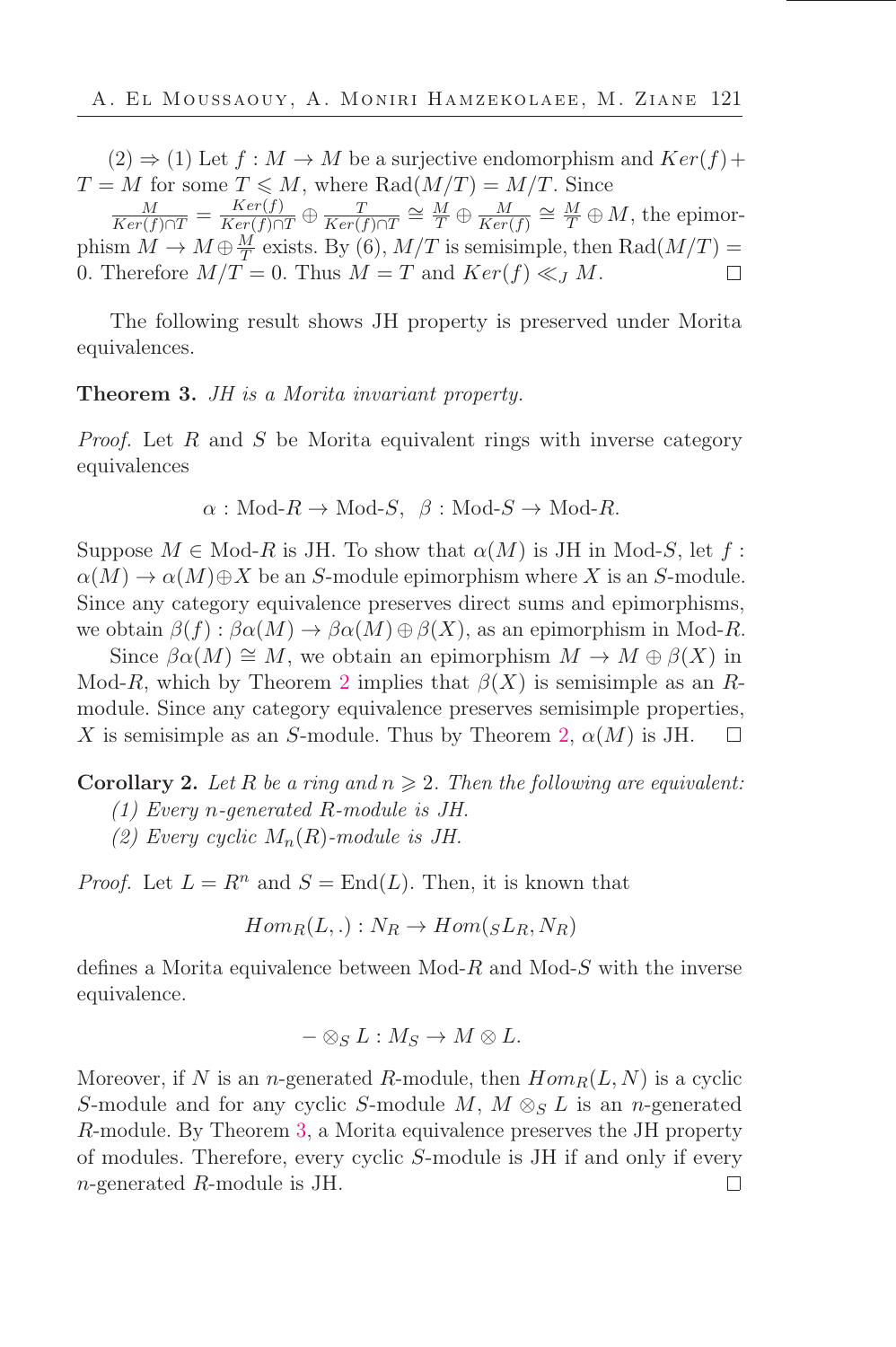<span id="page-6-2"></span>Theorem 4. *Let* M *be a quasi-projective* R*-module. Then the following conditions are equivalent:*

- (1) M *is JH.*
- (2) Ker(f) *is semisimple for every surjective endomorphism* f *of* M*.*

*Proof.* (1)  $\Rightarrow$  (2) Let  $f \in End(M)$  be a surjective endomorphism. Then by (1),  $Ker(f) \ll J M$ . Since M is quasi-projective, there exists g:  $M \to M$ , such that  $fg = 1$ . It is clear that  $Ker(f) = (1 - gf)M$  and  $M = Ker(f) \oplus (gf)M$ . So, by Lemma [2,](#page-4-1)  $Ker(f)$  is semisimple.

 $(2) \Rightarrow (1)$  Let  $f \in End(M)$  be a surjective endomorphism. Then by  $(2)$ ,  $Ker(f)$  is a semisimple. We show that  $Ker(f) \ll J M$ . Let  $Ker(f) + L =$ M for some  $L \leqslant M$ . Since  $Ker(f)$  is semisimple,  $(Ker(f) \cap L) \oplus T =$  $Ker(f)$  for some  $T \leqslant Ker(f)$ . Therefore  $T \oplus L = M$ . As T is semisimple,  $Ker(f) \ll J M$ , by Lemma [2.](#page-4-1)  $\Box$ 

Next, we characterize the class of rings  $R$  for which every (free)  $R$ module is JH.

<span id="page-6-0"></span>Theorem 5. *Let* R *be a ring. Then the following conditions are equivalent:*

- (1) *Every* R*-module is JH.*
- (2) *Every projective* R*-module is JH.*
- (3) *Every free* R*-module is JH.*
- (4) R *is semisimple.*

*Proof.*  $(1) \Rightarrow (2) \Rightarrow (3)$  Evident.

 $(3) \Rightarrow (4)$  By  $(3)$ ,  $R^{(\mathbb{N})}$  is JH. As  $R^{(\mathbb{N})} \cong R^{(\mathbb{N})} \oplus R^{(\mathbb{N})}$ , by Theorem [2,](#page-4-2)  $R^{(\mathbb{N})}$  is semisimple. Hence R is semisimple.

 $(4) \Rightarrow (1)$  Let R be a semisimple ring and M be an R-module. Hence M is projective and for each surjective endomorphism f of M,  $Ker(f)$  is semisimple. Hence by Theorem [4,](#page-6-2) M is JH.  $\Box$ 

It is clear that every generalized Hopőan module is JH. The following example shows that the converse is not true, in general. Also, it shows that a JH module need not be Dedekind őnite.

<span id="page-6-1"></span>**Example 2.** Let R be a semisimple ring. Hence by Theorem [5,](#page-6-0)  $M = R^{(\mathbb{N})}$ is a JH R-module. As  $M \cong M \oplus M$  and  $M \neq 0$ , M is not a generalized Hopfian module and not a Dedekind finite module by [7, Corollary 1.4].

Theorem 6. *Let* M *be an* R*-module. The following statements are equivalent:*

(1) M *is JH.*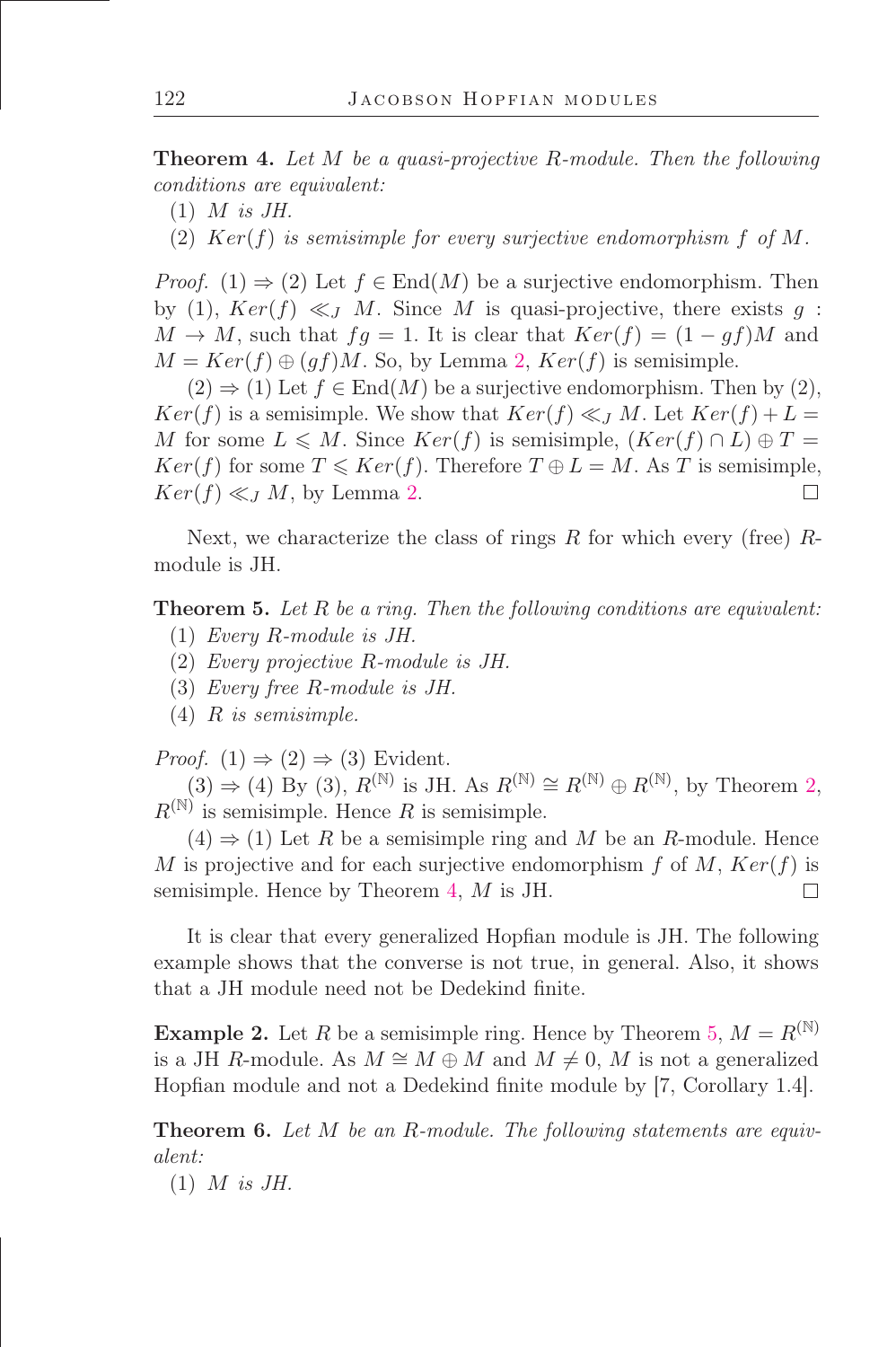(2) *There exists a fully invariant Jacobson-small submodule* K *of* M *such that* M/K *is JH.*

*Proof.* (1)  $\Rightarrow$  (2) Clear, just take  $K = 0$ .

 $(2) \Rightarrow (1)$  Assume that K is a fully invariant Jacobson-small submodule of M such that  $M/K$  is JH. Let  $f : M \to M$  be a surjective endomorphism. Then  $g : M/K \to M/K$  given by  $g(m+K) = f(m) + K$  is a welldefined epimorphism. Since  $M/K$  is JH then  $Ker(g) \ll_{J} M/K$ . Suppose  $Ker(g) = L/K$  for some appropriate submodule L of M. Then  $L/K \ll J$  $M/K$  and since  $K \ll J M$ , then by Lemma [1,](#page-2-0)  $L \ll J M$ . Since  $Ker(f)$  is a submodule of L, we obtain  $Ker(f) \ll J M$  and M is JH.  $\Box$ 

Proposition 1. *Let* M *be an* R*-module and let* N *be a JH fully invariant submodule of* M *such that* M/N *is Hopőan. Then* M *is JH.*

*Proof.* Let  $f : M \to M$  be a surjective endomorphism. Since the induced map  $g: M/N \to M/N$  is surjective, it must be an isomorphism, thus  $N = f^{-1}(N)$ . Therefore  $f|_N : N \to N$  is an epimorphism. Now if N is Jacobson Hopfian,  $Ker(f) \cap N \ll_l N$ . Since  $Ker(f)$  is a submodule of N, then  $Ker(f) \ll_l N \leq M$ . Hence by Lemma [1,](#page-2-0)  $Ker(f) \ll_l M$  and M is JH.  $\Box$ 

<span id="page-7-2"></span>Lemma 3. *Let* P *be a property of modules preserved under isomorphism. If a module* M *has the property* P *and satisőes ACC on non Jacobson-small submodules* N *such that* M/N *has the property* P*, then* M *is JH.*

*Proof.* Suppose M is not JH. Then there exists a submodule  $N_1$  with  $N_1$ not Jacobson-small in M and  $M/N_1 \simeq M$ . Thus  $M/N_1$  is not JH but satisfies P. Hence there exists a submodule  $N_2 \supseteq N_1$  with  $N_2/N_1$  not Jacobson-small in  $M/N_1$  and  $M/N_2 \simeq M/N_1$ . So we get  $N_1 \subseteq N_2$  and both non Jacobson-small in M with  $M/N_i \simeq M$  for  $i = 1, 2$ . Repeating the process yields a chain of submodules of the type that contradicts our hypothesis. Hence  $M$  is JH.  $\Box$ 

<span id="page-7-0"></span>Proposition 2. *Let* M *be an* R*-module with ACC on non Jacobson-small submodules. Then M is JH.*

*Proof.* We may assume M is nonzero with ACC on non Jacobson-small submodules and that  $P$  is the property of being nonzero. By Lemma [3,](#page-7-2)  $M$  is JH.  $\Box$ 

<span id="page-7-1"></span>Proposition 3. *Let* M *be an* R*-module. If* M *satisőes DCC on non Jacobson-small submodules, then M is JH.*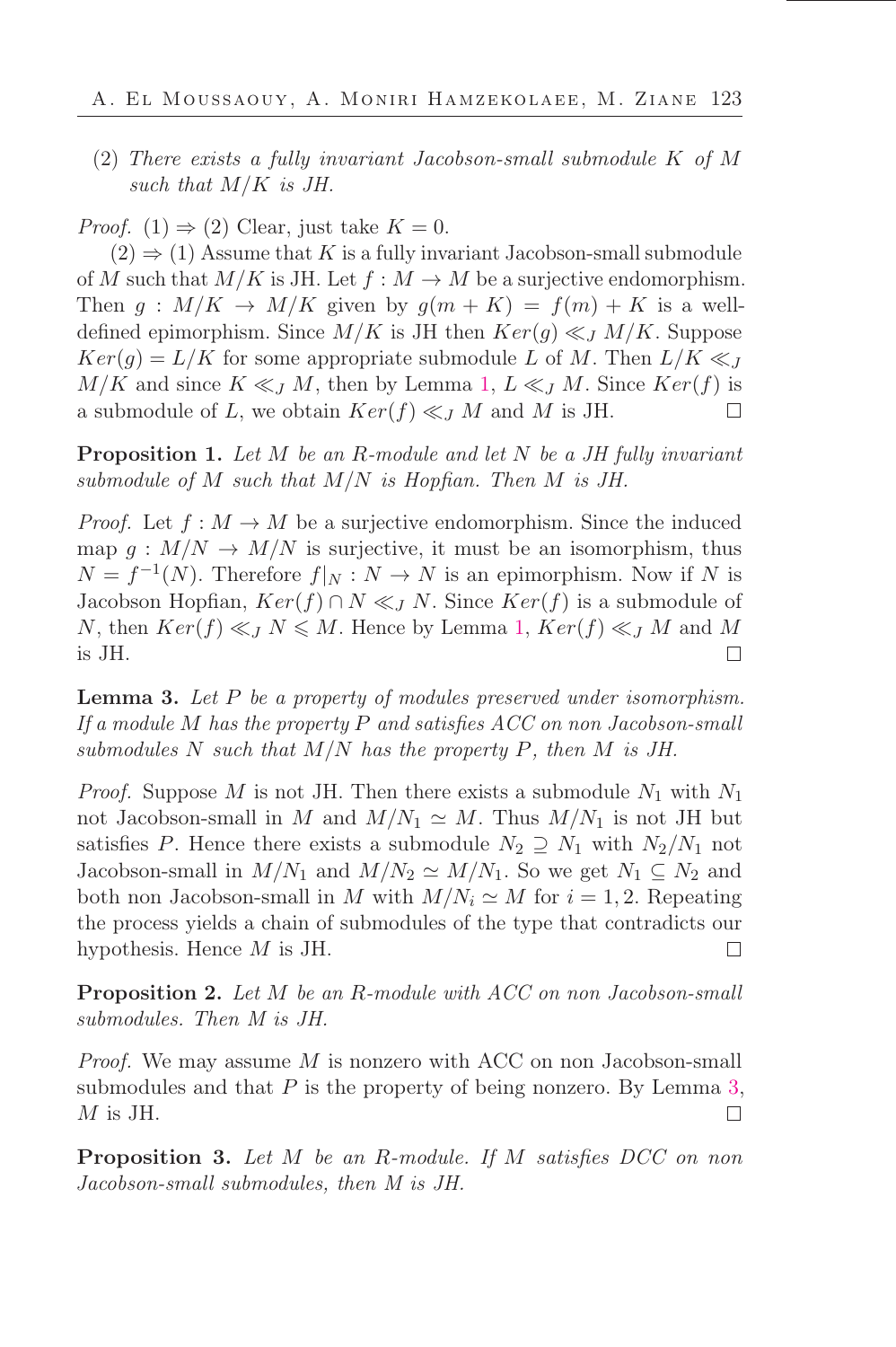*Proof.* Assume that M satisfies DCC on non Jacobson-small submodules and M is not JH. Hence there exists an epimorphism  $f : M \to M$  such that  $K = Ker(f)$  is not a Jacobson-small submodule of M. Therefore each submodule  $L$  of  $M$ , which contains  $K$ , is not a Jacobson-small submodule of  $M$ . As  $M$  is not JH, then it is not generalized Hopfian and it is not Artinian by [7, Remarks 1.19(i)]. Hence  $M/K \cong M$  is not Artinian and there is a descending chain  $L_1/K \supset L_2/K \supset L_3/K \supset ...$  of submodules of  $M/K$ . Thus  $L_1 \supset L_2 \supset L_3 \supset \ldots$  is a descending chain of non Jacobsonsmall submodule of  $M$ , a contradiction.  $\Box$ 

Deőnition 2. *[2]. An* R*-module* M *is said to be a Fitting module if for* any endomorphism f of M, there exists a positive integer  $n \geq 1$  such that  $M = Ker f^n \oplus Im f^n$ .

Remark 2. The following facts are well known:

- (1) Every Artinian and Noetherian R-module is Fitting. [1]
- $(2)$  Every Fitting R-module is Hopfian and co-Hopfian. [1]
- (3) An R-module M is Fitting if and only if  $End(M)$  is strongly  $\pi$ regular. (i.e., for every  $f \in End(M)$  there exists  $g \in End(M)$  and an integer *n* such that  $f^n = gf^{n+1} = f^{n+1}g$ . [2]

Proposition 4. *Let* M *be an* R*-module with the property that for any endomorphism* f *of* M *there exists an integer*  $n \geq 1$  *such that* Kerf<sup>n</sup> ∩  $Im f^n \ll_J M$ . Then M is JH.

*Proof.* Let  $f : M \to M$  be an endomorphism. There exists  $n \geq 1$  such that  $Ker f^{n} \cap Im f^{n} \ll_{J} M$ . If f is surjective then so is  $f^{n}$ , i.e.,  $Im f^{n} = M$ , so we get that  $Ker f^{n} \ll J M$ . But  $Ker f$  is a submodule of  $Ker f^{n}$ , so by Lemma [1](#page-2-0)  $Ker f \ll_J M$ , and M is JH.  $\Box$ 

- Example 3. (1) Every proper submodule of semisimple module M is Jacobson-small, then for any endomorphism  $f$  of  $M$  there exists an integer  $n \geq 1$  such that  $Ker f^{n} \cap Im f^{n} \ll I M$ . Hence M is JH.
	- (2) If M is Noetherian, then for any endomorphism  $f$  of M there exists an integer  $n \geq 1$  such that  $Ker f^{n} \cap Im f^{n} = 0$ . Hence M is JH.

<span id="page-8-0"></span>Proposition 5. *Any direct summand of a JH module* M *is JH.*

*Proof.* Let L be a direct summand of M. Then there is a submodule N of M such that  $M = L \oplus N$ . Let  $f: L \to L$  be a surjective endomorphism of L, then f induces a surjective endomorphism of  $M, f \oplus 1_N : M \to M$ with  $(f \oplus 1_N)(l + n) = f(l) + n$ , where  $l \in L$  and  $n \in N$ . Since M is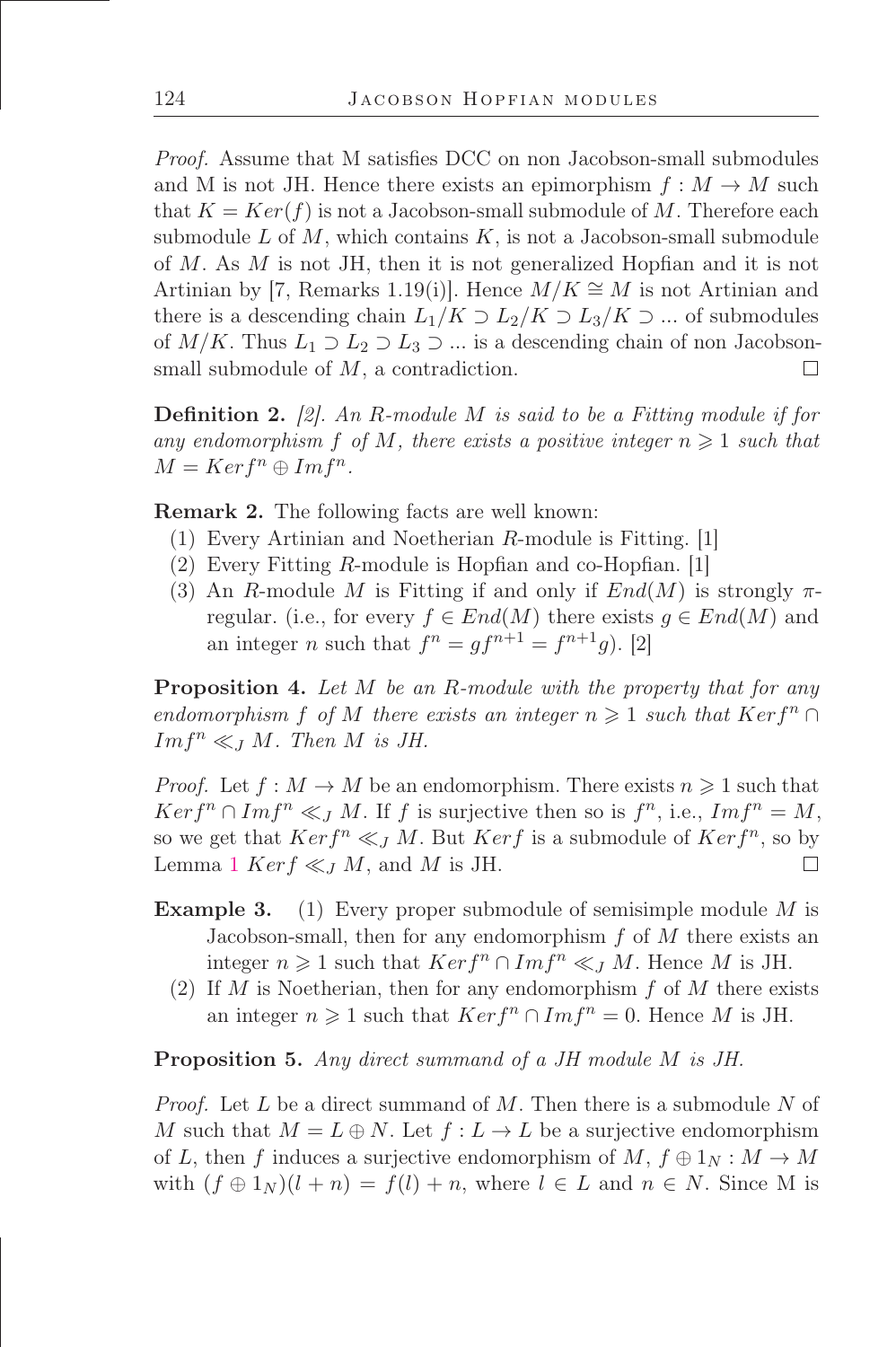JH, then  $Ker(f \oplus 1_N) \ll_J M$ , hence  $Ker f \ll_J L$  by Lemma [1,](#page-2-0) and L  $\Box$ is JH.

**Proposition 6.** Let  $M = M_1 \oplus M_2$ . If for every  $i \in \{1, 2\}$ ,  $M_i$  is a fully *invariant submodule of*  $M$ *, then*  $M$  *is JH if and only if*  $M_i$  *is JH for each*  $i \in \{1, 2\}.$ 

*Proof.*  $\Rightarrow$  Clear from Proposition [5.](#page-8-0)

 $\Leftarrow$ ) Let  $f = (f_{ij})$  be a surjective endomorphism of M, where  $f_{ij}$  ∈  $Hom(M_i, M_j)$  and  $i, j \in \{1, 2\}$ . As  $M_i$  is a fully invariant submodule of M, then  $Hom(M_i, M_j) = 0$  for every  $i, j \in \{1, 2\}$  with  $i \neq j$ . Since f is a surjective endomorphism,  $f_{ii}$  is a surjective endomorphism of  $M_i$  for each  $i \in \{1,2\}$ . As  $M_i$  is JH for each  $i \in \{1,2\}$ ,  $Ker(f_{ii}) \ll J M_i$ . Then  $Ker(f) = Ker(f_{11}) \oplus Ker(f_{22}) \ll J M_1 \oplus M_2 = M$  by Lemma [1.](#page-2-0) Hence  $\Box$ M is JH.

Deőnition 3. *Let* M *and* N *be two* R*-modules.* M *is called Jacobson Hopfian relative to* N, if for each epimorphism  $f : M \to N$ ,  $Ker(f) \ll_J M$ .

By the above definition, an  $R$ -module  $M$  is Jacobson Hopfian if and only if  $M$  is Jacobson Hopfian relative to  $M$ .

In the following Proposition, we characterize the Jacobson Hopfian modules in terms of their direct summands and factor modules.

Proposition 7. *Let* M *and* N *be two* R*-modules. Then the following are equivalent:*

 $(1)$  *M is Jacobson Hopfian relative to N*.

- *(2)* For each  $L \leq \mathcal{D}$  *M*, *L is Jacobson Hopfian relative to N.*
- *(3) For each*  $L \leq M$ *, M/L is Jacobson Hopfian relative to* N.

*Proof.* (1)  $\Rightarrow$  (2) Let  $L \leq \mathbb{P}$  M say  $M = L \oplus K$ , where  $K \leq M$  and  $f: L \to N$  an epimorphism. Let  $\pi: M \to L$  be the natural projection. Then  $f\pi : M \to N$  is an epimorphism and so  $Ker(f\pi) \ll_J M$  by (1). It is clear that  $Ker(f\pi) = Ker(f) \oplus K$ . Thus  $Ker(f) \oplus K \ll_J M$ . By Lemma [1,](#page-2-0)  $Ker(f) \ll_J L$ .

 $(2) \Rightarrow (1)$  Take  $L = M$ .

 $(1) \Rightarrow (3)$  Let  $L \leq M$  and  $f : M/L \to N$  be an epimorphism. Then  $f \pi : M \to N$  is an epimorphism, where  $\pi : M \to M/L$  is the natural homomorphism. As  $Ker(f\pi) = \pi^{-1}(Ker(f))$  and  $Ker(f\pi) \ll_J M$ ,  $\pi(Ker(f\pi)) = Ker(f) \ll_{\mathcal{J}} M/L$  by Lemma [1.](#page-2-0) Therefore  $M/L$  is Jacobson Hopfian relative to  $N$ .

 $(3) \Rightarrow (1)$  Take  $L = 0$ .

 $\Box$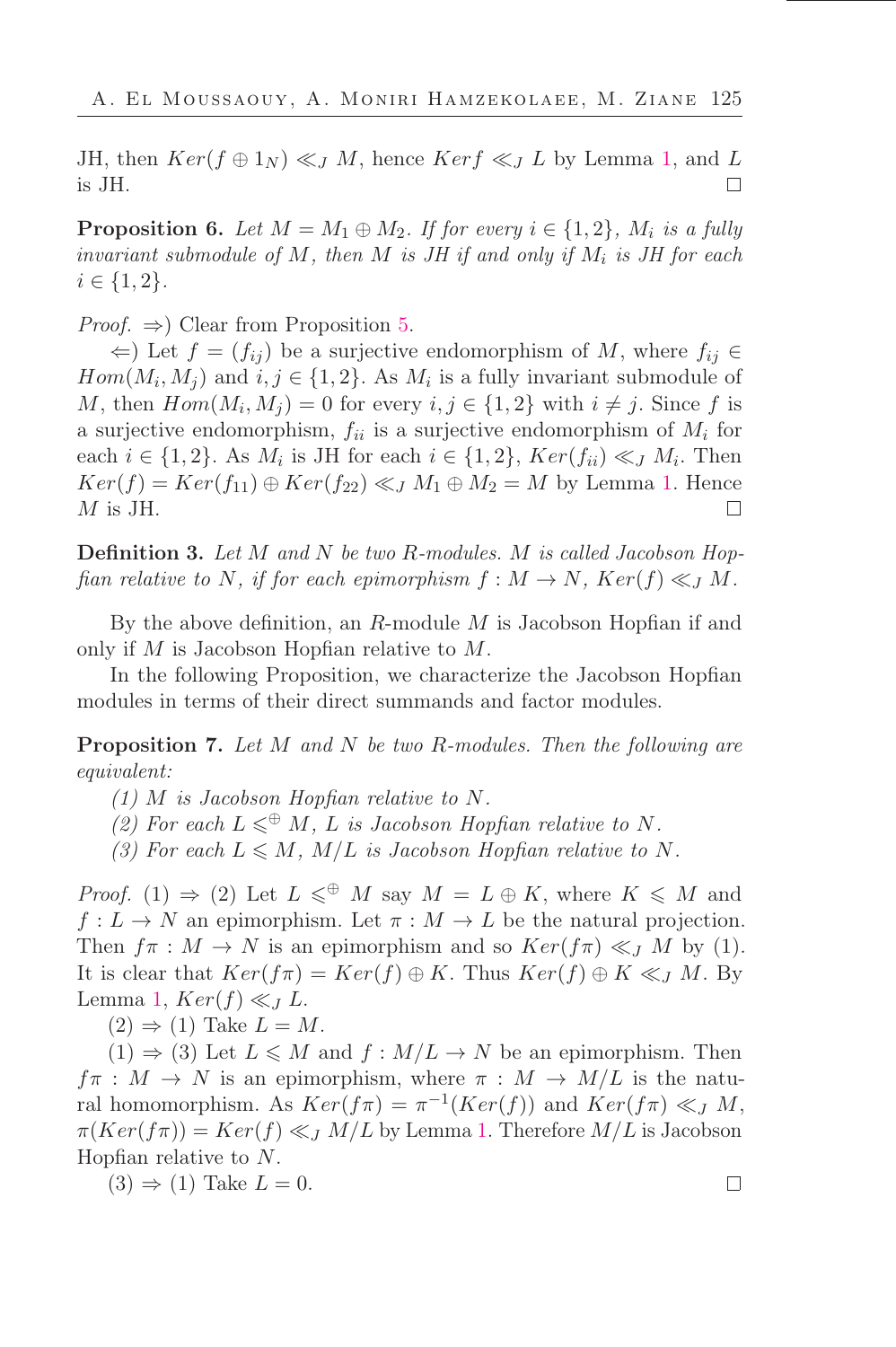In the following Corollary, we characterize the rings  $R$  for which every finitely generated free  $R$ -module is JH.

<span id="page-10-0"></span>Corollary 3. *Let* R *be a ring. Then the following statements are equivalent:*

- (1) *Every őnitely generated free* R*-module is JH.*
- (2) *Every őnitely generated projective* R*-module is JH.*
- (3)  $M_n(R)$  *is JH as an*  $M_n(R)$ *-module for each*  $n \geq 1$ *.*

*Proof.* (1)  $\Rightarrow$  (2) It is clear from Proposition [5.](#page-8-0)

 $(2) \Rightarrow (1)$  It is clear.

 $(1) \Leftrightarrow (3)$  Let *n* be a positive integer and  $S = M_n(R)$ . By the proof of Corollary [2](#page-5-1) and Theorem [3,](#page-5-0) if  $R^n$  is JH, then  $Hom_R(R^n, R^n)$  is JH as an S-module. Conversely, if S is JH as an S-module, then  $S \otimes_S R^n$  is JH as an R-module.  $\Box$ 

**Definition 4.** [3]. A module M is called semi Hopfian if any surjective *endomorphism of M has a direct summand kernel, i.e. any surjective endomorphism of M splits.*

## Example 4. [3].

- (1) Every semisimple module is semi Hopőan.
- (2) By  $[8,$  Theorem 16(ii), a vector space V over a field F is Hopfian if and only if it is őnite dimensional. Thus an inőnite-dimensional vector space over a field is semi Hopfian, but it is not Hopfian.
- (3) Every module with D2 is semi Hopőan. (Recall that a module M has D2 if any submodule N such that  $M/N$  is isomorphic to a direct summand of  $M$  is a direct summand of  $M$ ).
- (4) Every quasi-projective module is semi Hopőan.

#### Proposition 8. *Every semi Hopőan co-Hopőan* R*-module is JH.*

*Proof.* Let M be a semi Hopfian co-Hopfian R-module and let  $f : M \to M$ be a surjective endomorphism. Since  $M$  is semi Hopfian, there exists  $g: M \to M$ , such that  $fg = 1$ , then g is a injective endomorphism, since M is co-Hopfian, so g is automorphism, which shows that f is an automorphism, then M is JH.  $\Box$ 

#### Acknowledgment

The authors would like to express their sincere thanks for the referee for his/her helpful suggestions and comments.